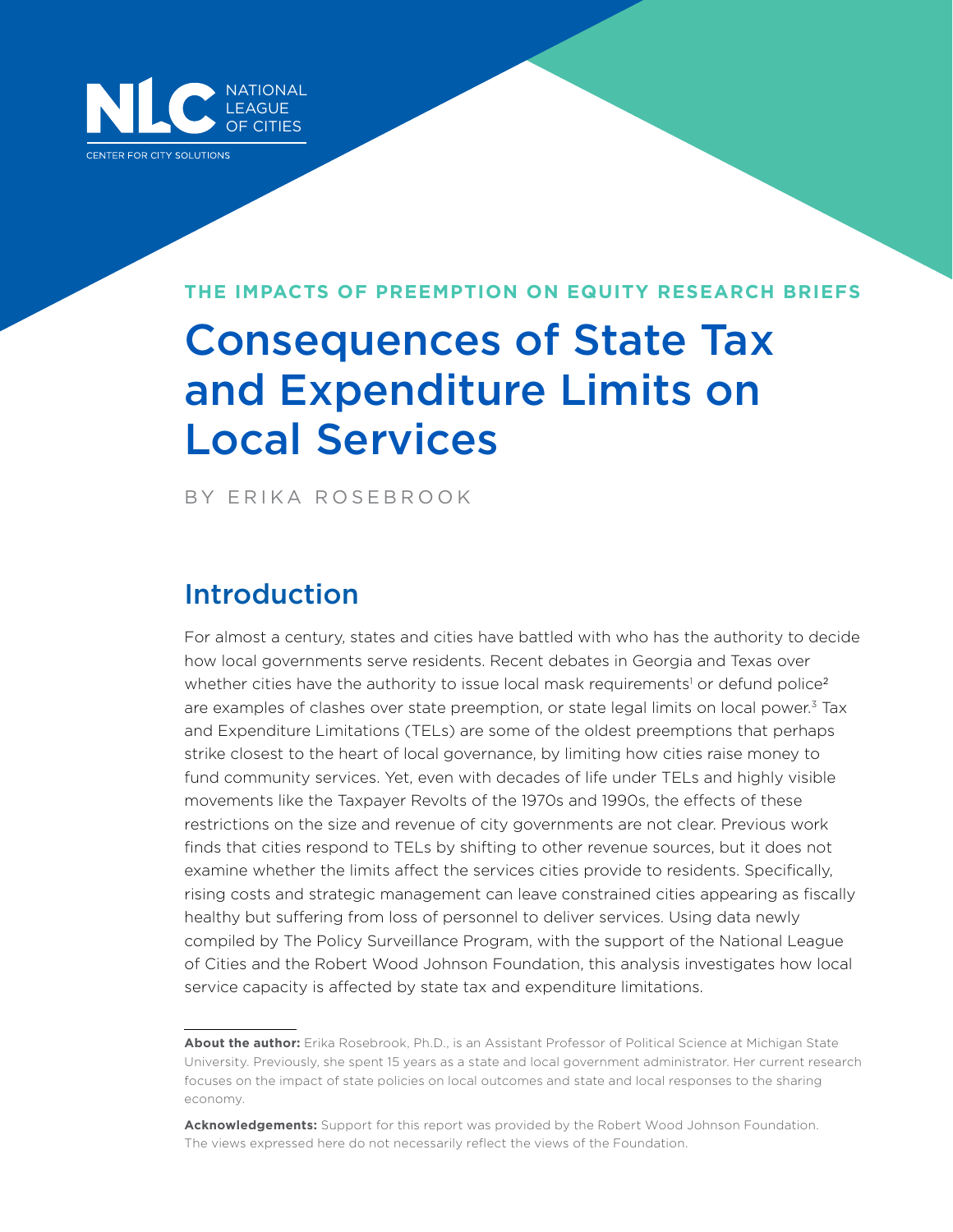Police officers are the front line of local government to many residents, and unlike other municipal services, law enforcement has experienced increased funding and political support over the past two decades.<sup>4</sup> With this commitment to law enforcement, while also acknowledging recent national unrest, many communities are utilizing existing police budgets for alternative response mechanisms like community responder programs, deescalation and crisis intervention training, health driven public safety efforts, and mental health services for police officers. Only 12 percent of mayors supporting shrinking police budgets outright, however, so when these cuts do happen, it often indicates that fiscal stress is severe and other services have already suffered.<sup>5</sup>

This analysis investigates whether TELs, by limiting the ability of cities to raise revenue, contribute to long-term decline in the ability of cities to provide services. Using police FTE per capita as a lagging measure of service capacity, this analysis finds no evidence of lower service capacity *across* states in the short-term when TELs are added or strengthened, which is consistent with previous research on the fiscal impacts of TELS. In examining service capacity *within* states before and after the addition of TELs, however, the analysis finds a small but negative impact.

These results suggest that TELs may not have immediately visible consequences but can erode services over time and that focusing analysis on budget and revenues can limit the visibility of the impact of state limits on cities. As local leaders confront budget crises and other challenges, lessons from this analysis can be used to more effectively understand and communicate the effects of preemption on services available to residents. Identifying a shared set of comparable services for cities in a state to show how state limits have changed local service capacity both educates residents and connects state limitations of local authority to long-term consequences.

### Tax and Expenditure Limits: A Brief History

Tax and Expenditure Limits (TELs) are state-imposed limits on local government authority to generate revenue and set expenditure levels. The limits take different forms across 48 of 50 states,<sup>6</sup> with each state having its own particular mix of policies that place different levels of restriction on local governments, although in some cases the limits are offset by more robust state aid and revenue options.<sup>7</sup> The common components of TELs are reflected in new data collected by the Policy Surveillance Program that examines statelevel preemption across 50 states in 12 policy domains, 6 of which are related to tax and expenditure limitations placed on local governments by states.<sup>8</sup> The Program reviewed statutes<sup>9</sup> in each state and recorded the presence or absence of the following regulations:<sup>10</sup>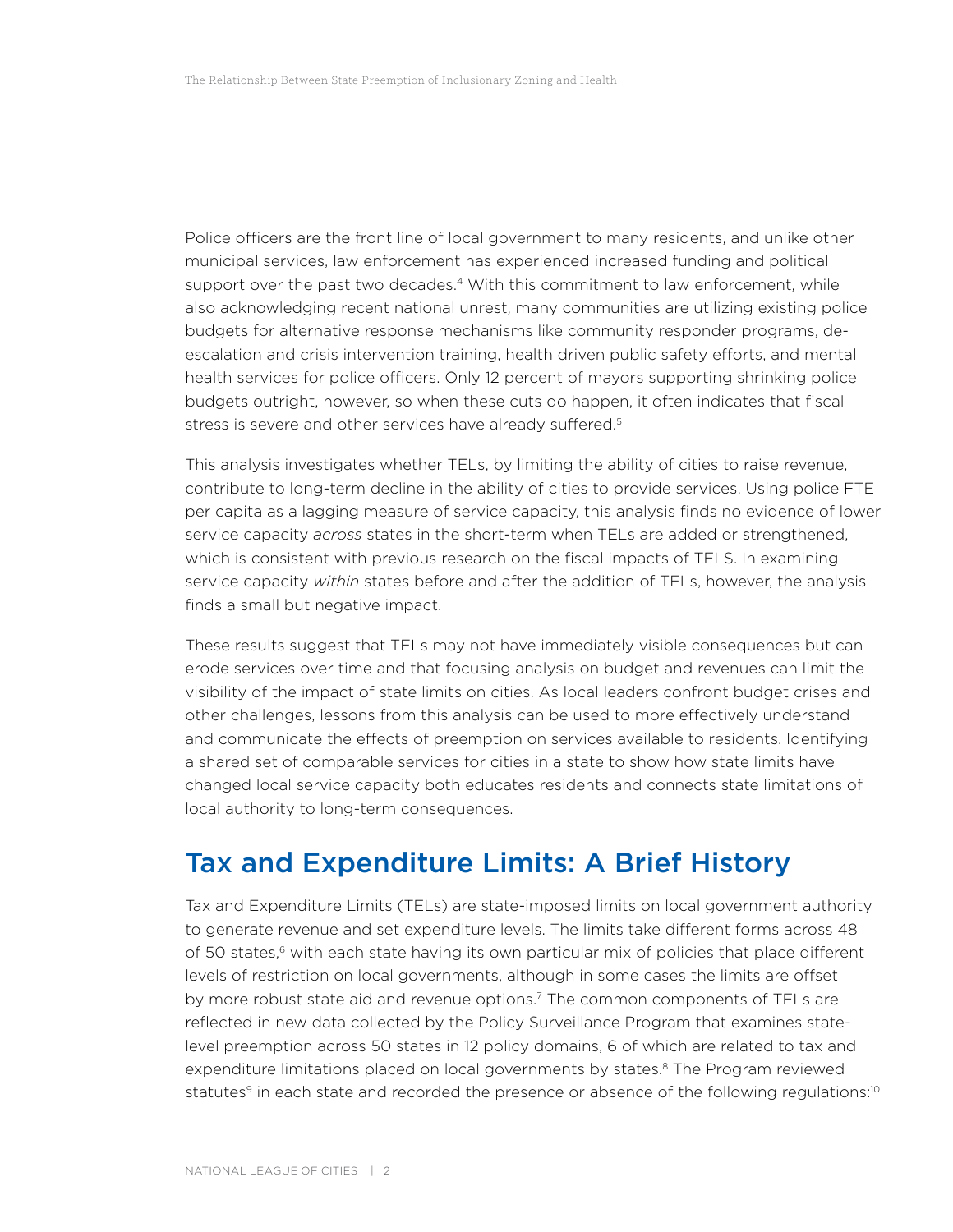Full Disclosure: laws that require public notices for changes in property taxation, intent to override tax limitations, or other special circumstances.<sup>11</sup>

General Revenue Limits: laws that limit local general revenue or appropriations or limit revenue specifically derived from local property tax.

**Expenditure Limits:** laws that limit local appropriations.

Property Tax Rate Limits: laws that limit local property tax rates.

Property Tax Assessment Limits: laws that limit valuation of property.

Property Tax Levy Limits: laws that limit revenues exclusively derived from property taxes.12

Table 1 shows which provisions have been enacted in each state, with property tax rate limits being most common (38 states) and expenditure limits being least common (8 states).

| <b>TABLE 1:</b> LOCAL TAX AND EXPENDITURE LIMIT PROVISIONS BY STATE |  |
|---------------------------------------------------------------------|--|
|---------------------------------------------------------------------|--|

| <b>Tax and Expenditure</b><br><b>Limitation Provision</b> | <b>States that Have Enacted as of August 2019</b>                                                                                                                                                                                                                                                                                                                                                          |
|-----------------------------------------------------------|------------------------------------------------------------------------------------------------------------------------------------------------------------------------------------------------------------------------------------------------------------------------------------------------------------------------------------------------------------------------------------------------------------|
| <b>Full Disclosure Requirements</b>                       | Alabama, Arizona, Delaware, Florida, Georgia, Illinois, Kentucky, Louisiana, Maryland,<br>Missouri, Nebraska, Nevada, New Hampshire, New York, North Dakota, South Dakota,<br>Tennessee, Texas, Utah, Virginia, West Virginia                                                                                                                                                                              |
| General Revenue Limit                                     | Arkansas, Colorado, Michigan, Minnesota,* Nebraska, Nevada, New York, Wisconsin*                                                                                                                                                                                                                                                                                                                           |
| Expenditure Limit                                         | Arizona, California, Colorado, Maine, Nebraska, New Jersey, Washington                                                                                                                                                                                                                                                                                                                                     |
| Property Tax Rate Limit                                   | Alabama, Alaska, Arizona, Arkansas, California, Colorado, Delaware, Florida, Georgia,*<br>Idaho, Indiana, Iowa, Kentucky, Louisiana, Massachusetts, Michigan, Missouri, Montana,<br>Nebraska, Nevada, New Jersey, New Mexico, New York, North Carolina, North Dakota, Ohio,<br>Oklahoma,* Oregon, Pennsylvania, South Carolina, South Dakota, Texas, Utah, Virginia,<br>Washington, West Virginia, Wyoming |
| Property Tax Assessment Limit                             | Alabama, Arizona, Arkansas, California, Colorado, Connecticut, Florida, Georgia, Illinois,<br>Jowa, Maryland, Michigan, Montana, Nevada, New Jersey, New Mexico, New York, North<br>Dakota, Oklahoma, Oregon, South Carolina, Texas, Utah, Virginia, Washington                                                                                                                                            |
| Property Tax Levy Limit                                   | Alabama, Alaska, Arizona, Arkansas, Colorado, Connecticut, Delaware, Idaho, Illinois,<br>Indiana, Kansas, Kentucky, Louisiana, Maine, Massachusetts, Michigan, Minnesota,<br>Mississippi, Montana, Nebraska, New Jersey, New Mexico, New York, North Dakota, Ohio,<br>Pennsylvania, Rhode Island, South Dakota, Tennessee, Texas, Utah, Virginia, Washington,<br>West Virginia, Wisconsin                  |

\* Indicates the TEL provision applies only to school districts. Source: LawAtlas - Policy Surveillance Program (2019)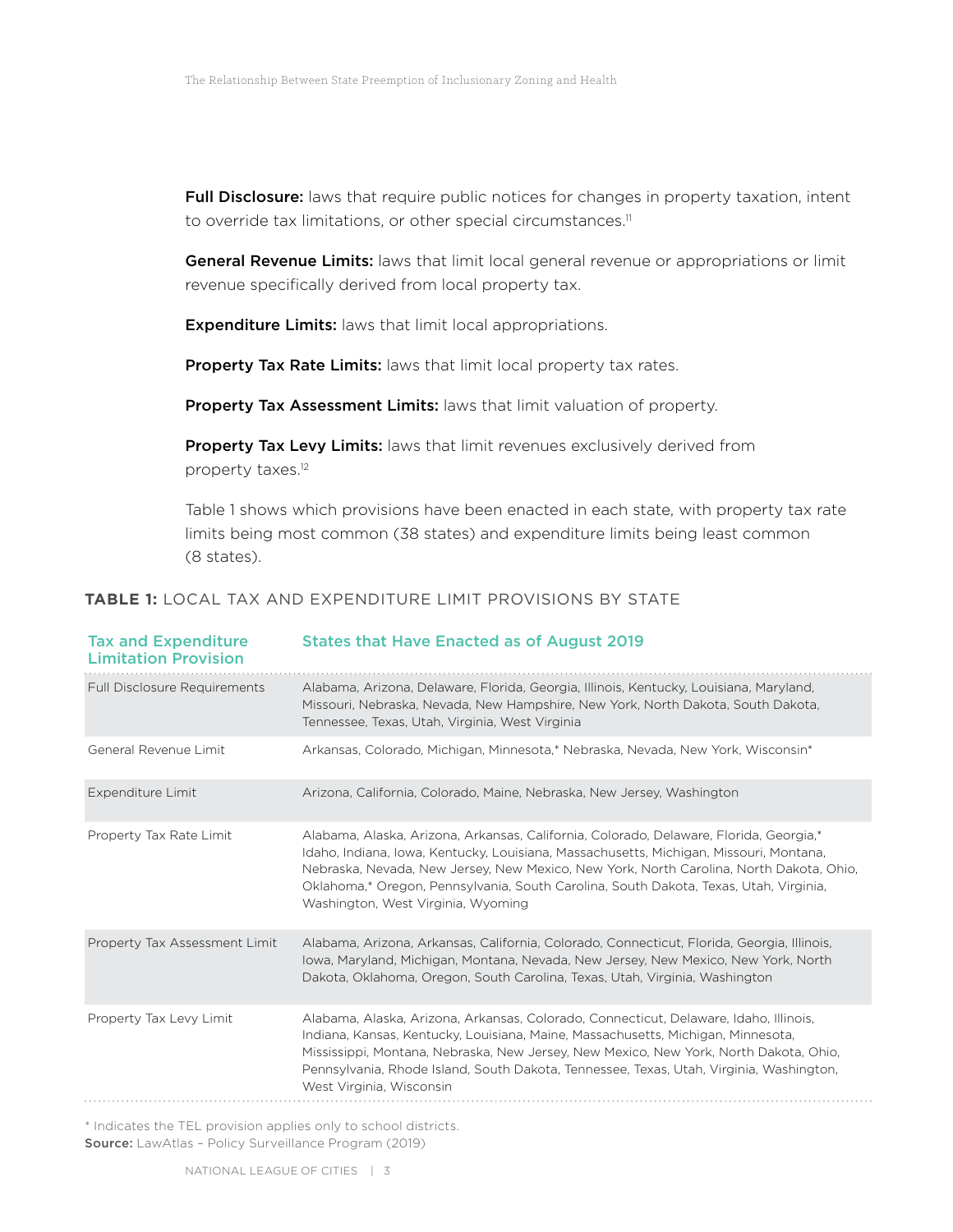#### State Adoption of TELs: Waves of Policy Change

While there are other measures of tax and expenditure limits,<sup>13</sup> the view offered by the Policy Surveillance Project data offers detail and insight into how states enact limits: they occur episodically across states but not all components are adopted at once. The first wave of TELs began with West Virginia (1932) and Nevada (1936) adopting rate limits in the wake of the Great Depression; five states added limits on rates, assessments, and levies in the 1950s and 1960s. Then, the taxpayer revolt of the late 1970s and early 1980s provided the first large-scale enactment of multiple TEL components in a large number of states, most prominently via California's Proposition 13. Ten other states adopted rate limits during this era, with 8 adding assessment limits, levy limits, or both. A second taxpayer revolt in the 1990s, highlighted by Colorado's Taxpayer Bill of Rights (TABOR) added more state limits on local authority, and after a period of relative quiet, 25 states have added some component (full disclosure requirements or limits on revenues, expenditures, rates, assessments, or levies) in the 2010s.

## Impact of TELs: What We Know

This episodic yet consistent attention to local fiscal authority shows that voters and state and local officials agree that limits on local taxes and expenditures are important – though it's unclear whose view of their effectiveness is correct. Voters and states believe they restrain overzealous local officials and protect residents from high tax burdens, and cities often view them as intrusions that limit local ability to decide how best to serve residents, but the evidence on TEL impact is mixed. TELs rarely result in large changes in the amount of government spending.14 TELs do, however, change the composition of local revenues. State aid may replace declining local revenues,<sup>15</sup> or cities may shift from general revenues to charges and fees<sup>16</sup> or rely more on sales tax.<sup>17</sup> The effects are more acutely felt in urban areas.<sup>18</sup> TELs also negatively impact the use of tax-supported debt.<sup>19</sup> In short, TELs do limit options available to local governments, local officials find ways to manage around the limits, and the complicated context makes impacts difficult to observe and analyze systematically, especially across states.

### TELs and Service Capacity

Most of what we know about the effect of TELs on local governments understandably focuses on how they affect the size and fiscal condition of local budgets. The structure of the Policy Surveillance Project data offers an opportunity to shift that focus to whether and how TELs affect local service capacity.

In the last two decades, the ability of cities across the country to deliver services has declined. For example, as shown in Table 2, since 2000, Midwestern cities have lost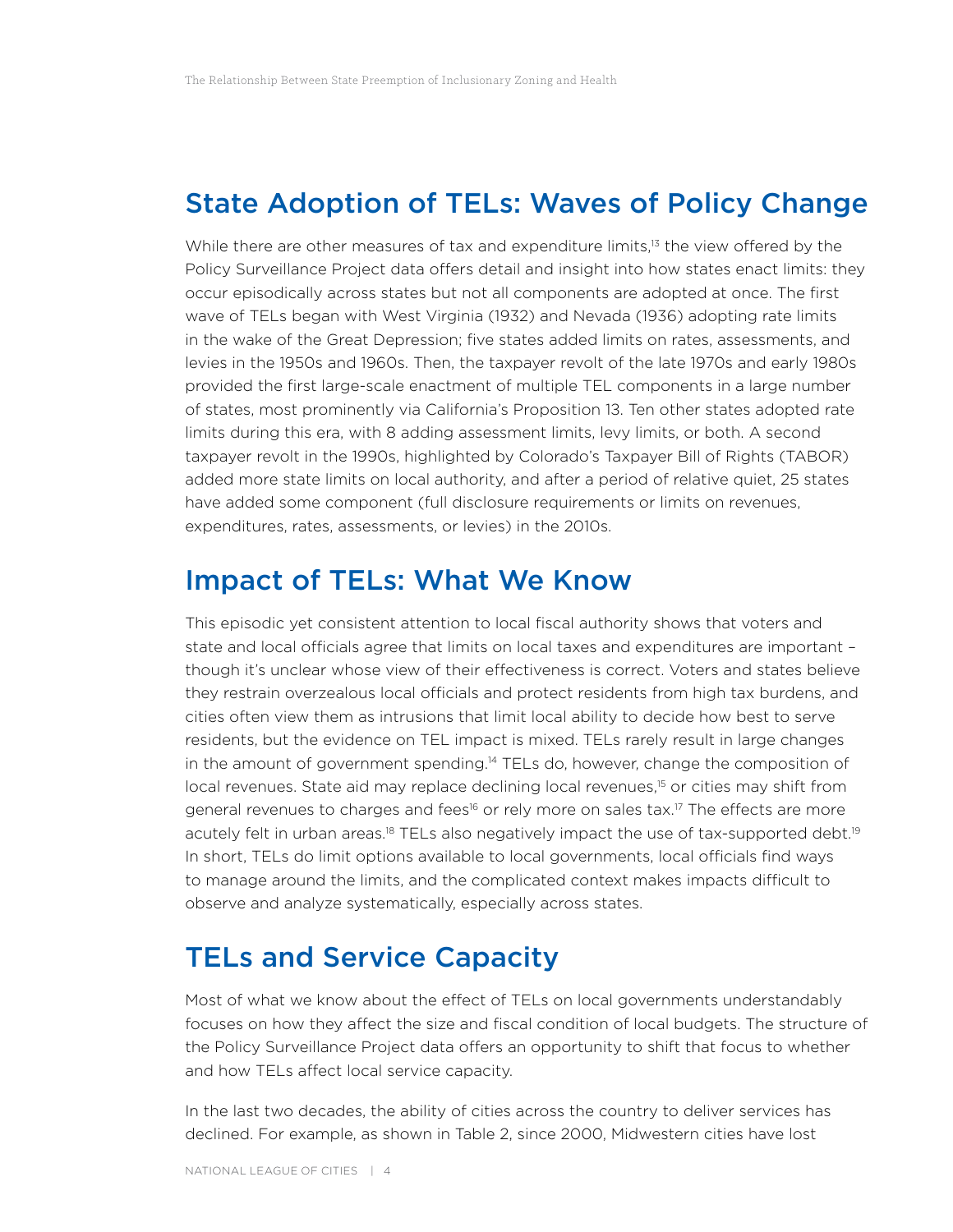a substantial percentage of their workforce, even when population is growing.<sup>20</sup> Yet, because cities are required to have balanced budgets, overall fiscal health and spending might appear stable while the number of people actually providing services declines. In other words, as costs rise and revenues decline, cities may be spending similar amounts overall but cutting personnel; deferring capital projects; supplementing with grants or fees; or implementing other strategic budgetary maneuvers to keep things afloat. The effects of state limits on local authority to raise and spend money may not be seen for several years, forgotten by the voters or legislators who enacted them but acutely felt by those responsible for making cities work.

#### **TABLE 2:** ASSESSING DETROIT'S AND FLINT'S GOVERNMENT CAPACITY ACROSS KEY FUNCTIONS OF CITY GOVERNMENT, 2000 TO 2016

#### **City Government FTEs Per 10,000 City Residents**

| <b>Functional Categories</b>       | <b>City</b>           | 2016  | 2000 <sup>a</sup> | % Change,<br>2000-2016 |
|------------------------------------|-----------------------|-------|-------------------|------------------------|
| Health and welfare <sup>b</sup>    | Detroit<br>Flint      | 0.28  | 7.43              | $-96.19$               |
| General government                 | Detroit <sup>c</sup>  | 8.66  | 22.21             | $-61.00$               |
|                                    | Flint                 | 7.60  | 19.77             | $-61.56$               |
| Parks, recreation,                 | Detroit               | 10.07 | 11.10             | $-9.28$                |
| and culture                        | Flint                 | 0.21  | 8.01              | $-97.38$               |
| Public works                       | Detroit               | 26.58 | 70.44             | $-62.27$               |
|                                    | Flint                 | 19.82 | 24.27             | $-18.34$               |
| Public safety                      | Detroit               | 56.15 | 68.16             | $-17.62$               |
|                                    | Flint                 | 19.51 | 36.28             | $-46.22$               |
| Community and economic development | Detroit               | 1.52  | 8.61              | $-82.40$               |
|                                    | $F$ lint <sup>d</sup> | 1.44  | 0.92              | 56.70                  |

Note: Functional categories are sorted by the percent change from 2000 to 2016 averaged across both cities.

FTE = full-time equivalent employee; CAFR = Comprehensive Annual Financial Reports.

a The First year of data for Flint is 2003.

*bFlint has no Health and Welfare functions or programs listed in its CAFR.* 

cFinal year of Detroit's General Government FTE data is 2015.

dIn 2003, Flint had 11 FTEs classified as working in the area of community and economic development. In 2016, that figure rose to 14 (with a series max of 15 in 2011). In other words, though the relative increase seems large, it is based on very low raw FTE numbers.

Source: Reckhow, Sarah, Davia Downey, and Josh Sapotichne. 2019. "Governing Without Government: Nonprofit Governance in Detroit and Flint." Urban Affairs Review, May, 107808741984753. [https://doi.org/10.1177/1078087419847531.](https://doi.org/10.1177/1078087419847531) Reprinted by permission of authors.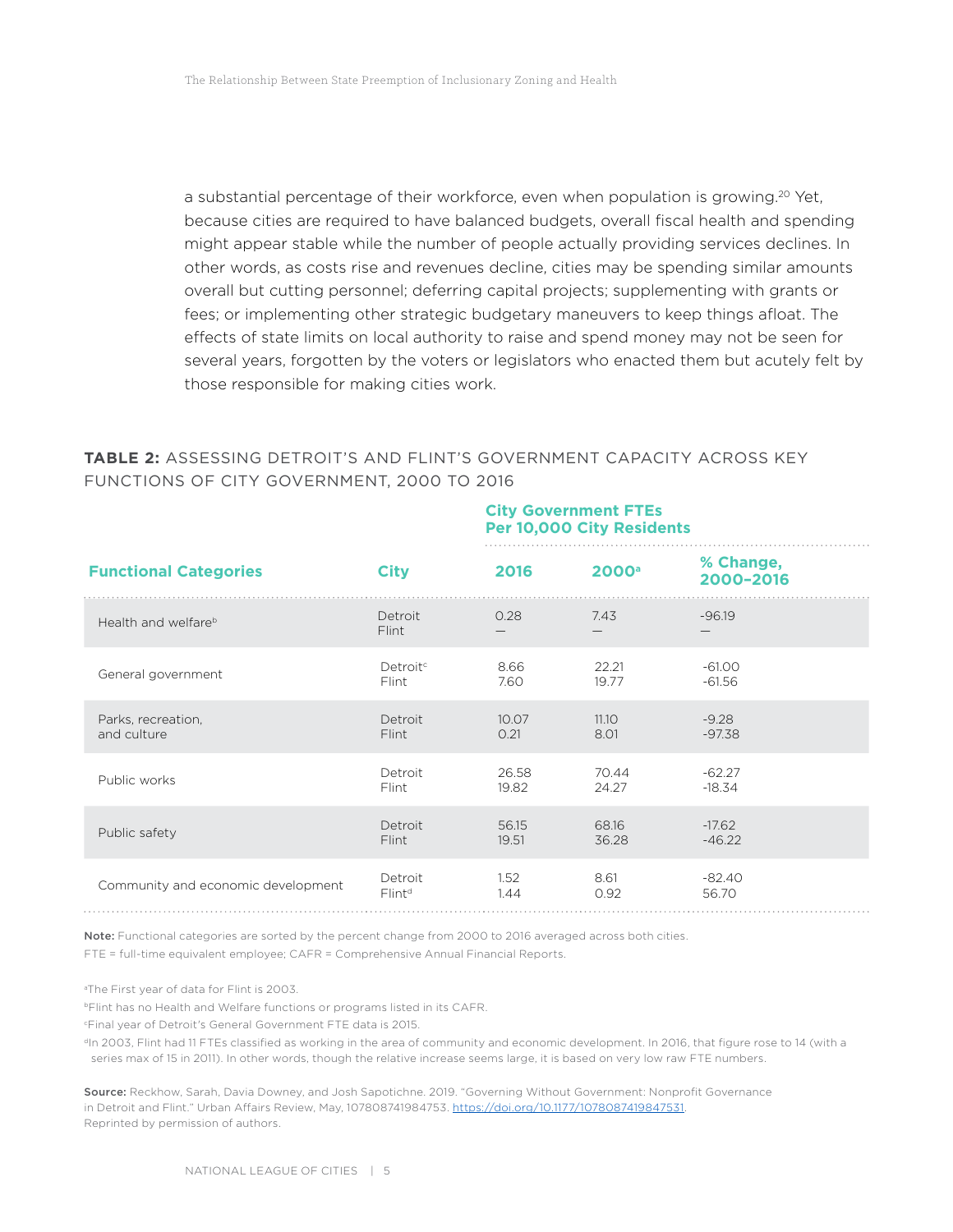The difficulty in comparing service capacity across cities and states is that cities choose to provide different services at different levels in ways that meet community needs. There are no known datasets that include comparable staffing levels for all cities and services. The one service most community provides, however, is law enforcement, and while other areas of municipal personnel have suffered cuts, law enforcement has seen increased funding and political support.<sup>21</sup> Even in cities experiencing fiscal crisis like Detroit and Flint, public safety is the last service to be cut, with law enforcement FTEs per 10,000 residents remaining comparatively high over other services, even after bankruptcy and emergency management.<sup>22</sup> Certainly cities choose different levels of police service based on local conditions, but regardless of level, public safety is one of the more resilient areas of the budget, even in times of severe fiscal stress. When numbers of officers start to drop, it can be an indicator that other services have already suffered cuts.

## Do TELs Lower Service Capacity?: Comparison Across States

TELs are situated in a larger mix of legislative, constitutional, and regulatory institutions that structure state-local relationships, but their importance to local autonomy and their historical significance separate them from other discussions of home rule<sup>23</sup> and from other discussions of preemption because, in the words of Frug and Barron, "home rule without money is meaningless."<sup>24</sup> When states limit the ability of city lawmakers to make policy decisions and allocate resources, there are tangible consequences for citizens' quality-of-life.25 City officials and community members may feel the pinch from state limits on revenues and expenditures, but quantifying the effects of TELs is challenging, especially on more than a case-by-case or anecdotal basis.

The purpose of these limits, whether enacted by legislators or direct democracy, is to limit the size and resources of local government, and so most empirical analyses of the impact of TELs seek to identify if they're "working" by examining how they are related to local budgets and fiscal capacity. Yet, as noted above, local officials are creative and adapt to these new rules, so aggregate budget totals can obscure loss of services and administrative capacity. Simply put, rising costs and strategic management can leave constrained cities appearing as fiscally healthy but suffering from loss of personnel to deliver services. This analysis investigates that assumption in two ways. Using annual data on sworn officer FTEs from 2005-2017,<sup>26</sup> the analysis asks: 1) do states lose service capacity (measured as sworn officers per 1000 residents) as they strengthen Tax and Expenditure Limits, and 2) when states enact TELs, do cities in those states see a decline in police officers per resident?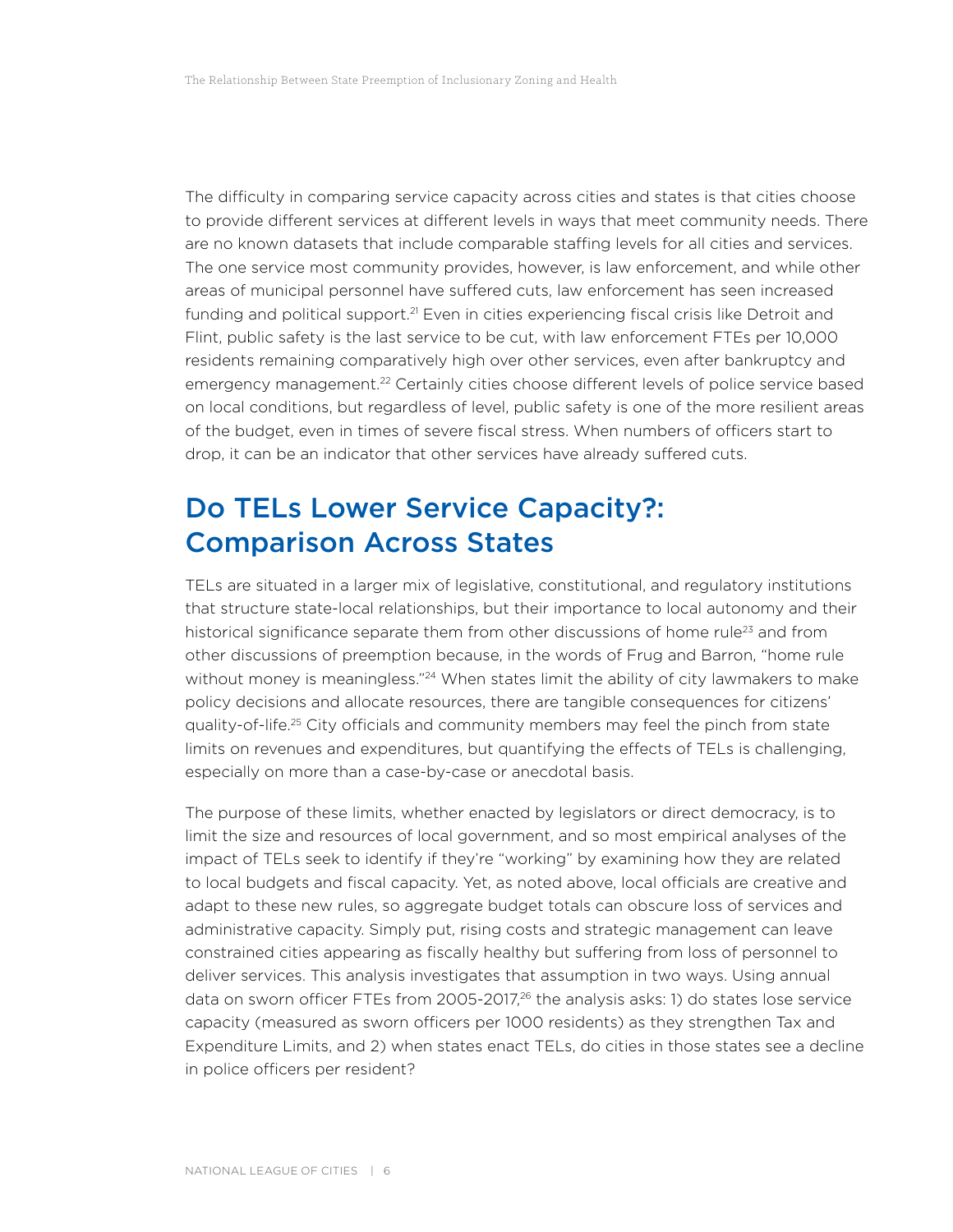In order to understand how TELs influence local service capacity across states, the analysis compares the annual change in law enforcement officers per capita in a state before and after any TEL changes in the years 2005-2017.<sup>27</sup> Much like previous work on the budgetary impacts, when comparing across states, there is no evidence that strengthening a state TEL was associated with fewer officers per capita.<sup>28</sup> This state-level comparison, however, likely obscures what is occurring in specific states before and after TEL adoptions.

Taking a deeper look within a state that strengthened its TEL during the same time period allows a view into the more local effects of state preemption for cities that are facing the same state-level mix of policies. As an example, New York strengthened its TEL substantially by adding an assessment limit in 2010. Annual police FTEs by city, along with the state average, are illustrated in Figure 1. Comparing law enforcement FTEs before and after the assessment limit, the average effect of the TEL on service capacity was a drop of 0.85 FTEs per 10,000 residents.<sup>29</sup> This decrease is small but statistically significant, suggesting that further exploration of service areas and personnel that are more susceptible to cuts is worthwhile.



**FIGURE 1:** LAW ENFORCEMENT FTEs PER 1,000 RESIDENTS, 2005-2017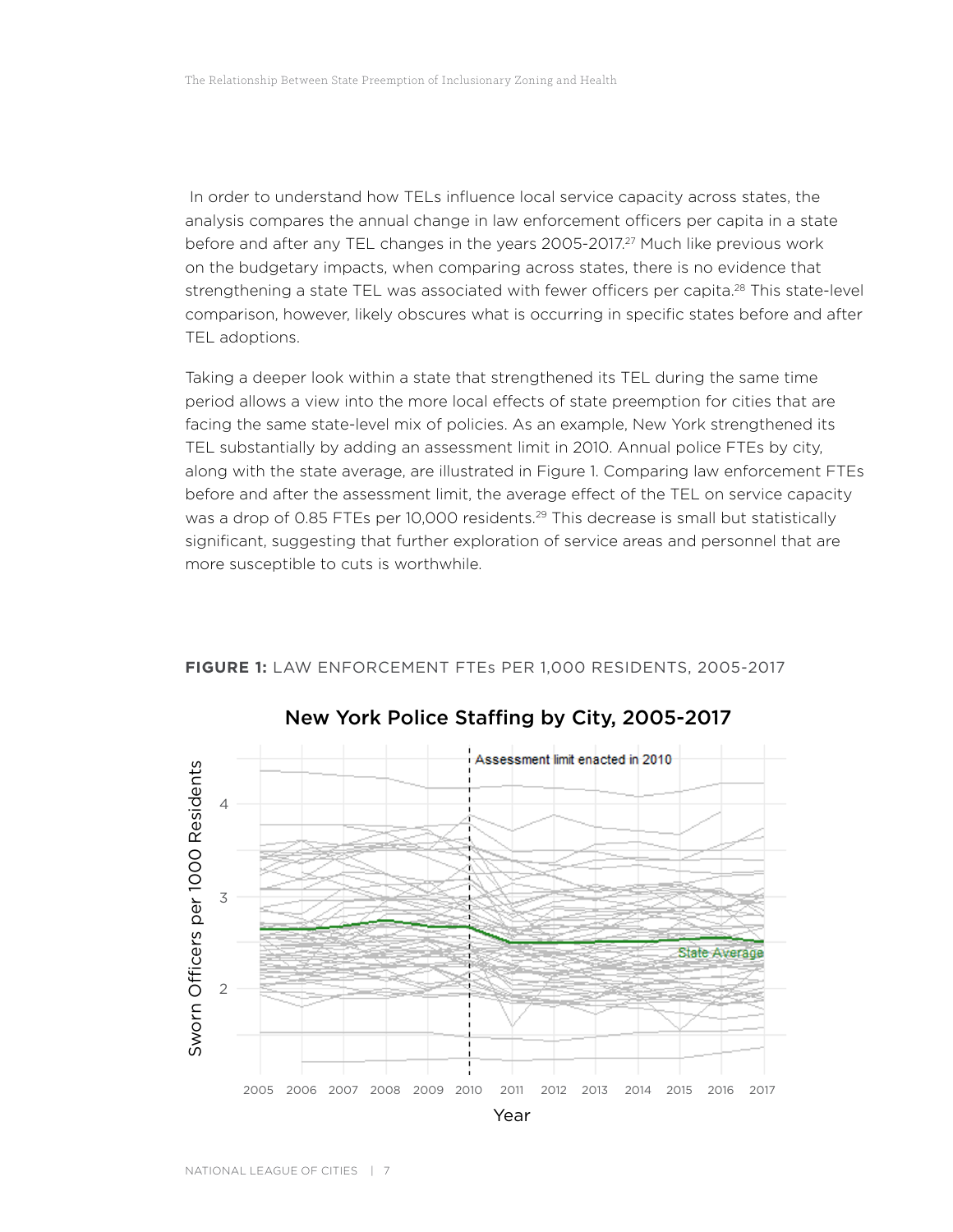If law enforcement is the last service area to be cut, with preliminary evidence to suggest that even police employment declines over the medium- to long-term after states impose TELs, other important services may be suffering disproportionately. Certainly, one state and one service is a limited analysis, yet these results indicate that more rigorous analysis of single states on relevant measures of service capacity is a promising avenue for evaluating the impact of TELs on cities.

## TELs: How Can Cities Use Data to Confront Preemption?

Tax and Expenditure Limits are a difficult combination of policy for local officials: politically popular for those who don't have to manage the city budget, while also having diffuse impacts that are complicated to quantify and communicate. Cities advocating collectively at the state level for more revenue flexibility face challenges in communicating the real impacts of state decisions, but lessons from this research can help target those efforts more strategically.

#### **NEW DATA OPENS DOORS FOR BETTER ANALYSIS**

The data collected by The Policy Surveillance Project, with the support of the National League of Cities and the Robert Wood Johnson Foundation, are a rich addition to the study of Tax and Expenditure Limits. They encourage researchers to decouple the study of TELs from exclusively fiscal outcomes and consider the implications on local government more broadly. Fiscal outcomes are important, but limits on the ability of local governments to raise revenue and spend in accordance with local needs are not just limits on budgets – they shape how cities allocate personnel, maintain infrastructure, and build equitable communities. The dataset and interface provide easy access to rich detail and links to statutory and constitutional language rather than a categorical code in a spreadsheet, so subsets of states with similar policies can be selected for comparison, or the dimensions of the policies in a single state can be modeled more precisely.

#### **FOCUS ON SERVICE CAPACITY TO CONNECT POLICY TO CONSEQUENCES OVER THE LONG-TERM**

The dynamics around police department staffing and budgeting is undergoing a massive public reckoning, and as local officials grapple with history and data of policing in their communities, and begin exploring alternative forms of public safety that ensure all residents are safe, the utility of using police FTE data as lagging indicators of local service capacity is likely limited. That said, as cities collectively advocate to voters and state legislators for expanded revenue authority, some kind of tangible measure of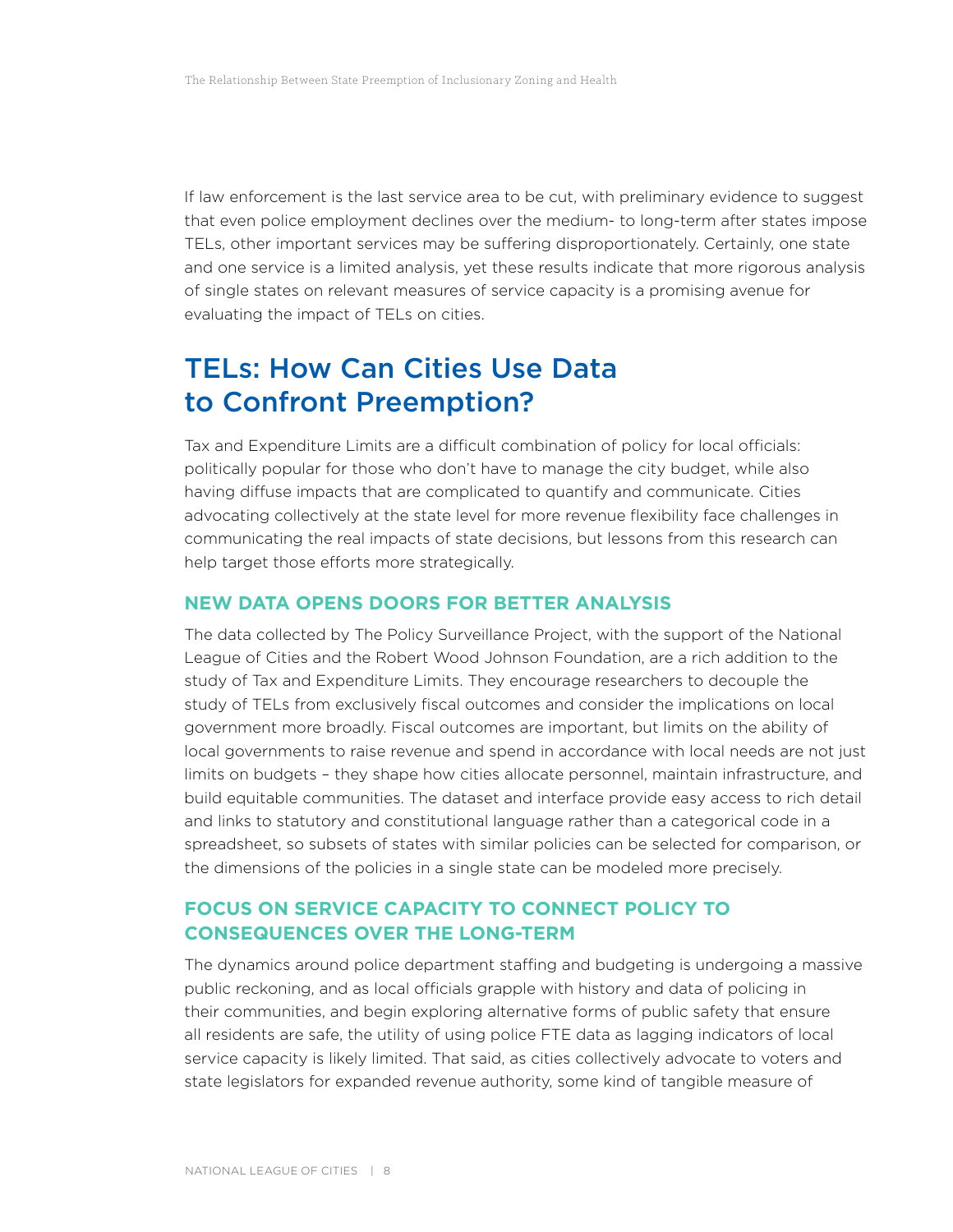service capacity can help shift the discussion from, "what do other state policies look like?" and, "how much more (or less) money do we have to spend?" to a debate centered more precisely on what communities will gain or lose under policies in each state. The long history of states imposing TELs on cities indicates that cities need to be prepared to evaluate the impacts of potential changes and updates to TELs at any time. Municipal leagues and university partners can inform the policy conversation by helping identify state-specific key services (and measures of those services) that are comparable across cities and then providing independent research on tangible effects so that policymakers at all levels of government are more informed by context-sensitive evidence of the effects of TELs and other limitations on local authority.

#### **USE POLICY DATA TO INFORM AND COMMUNICATE DIFFICULT BUDGET CHOICES**

City officials feel the pinch of tax and expenditure limitations on a day-to-day basis, and the current environment makes navigating that pressure even more challenging. Increased expenditures and loss of revenues due to COVID 19 along with community demands for reimagining public safety spending have created conditions where many cities have to dramatically rethink, reprioritize, and restructure services. This will be an atypical budget year on many fronts, and the results of this analysis suggest a powerful role for data as cities weigh difficult decisions to adapt to the reality of 2020. The stable nature of law enforcement FTEs indicates that services have not equitably borne the weight of the pressure created by state-level limits. Over time, law enforcement being the last to feel the effects of fiscal challenges may have created internal imbalances, and the current environment presents an opportunity to look at similar data over time by department in each city to inform discussions about how to better align spending with community needs and preferences.

Budgets represent the accumulation of policy choices over time, and in managing through these difficult decisions, cities have the opportunity to reexamine the legacies of state and local policies. Data on state and local policies like that provided by LawAtlas can help cities consider options and communicate the real, tangible impacts of decisions to the public and state and federal officials and ultimately inform the conversation for state and federal assistance and long-term revenue flexibility.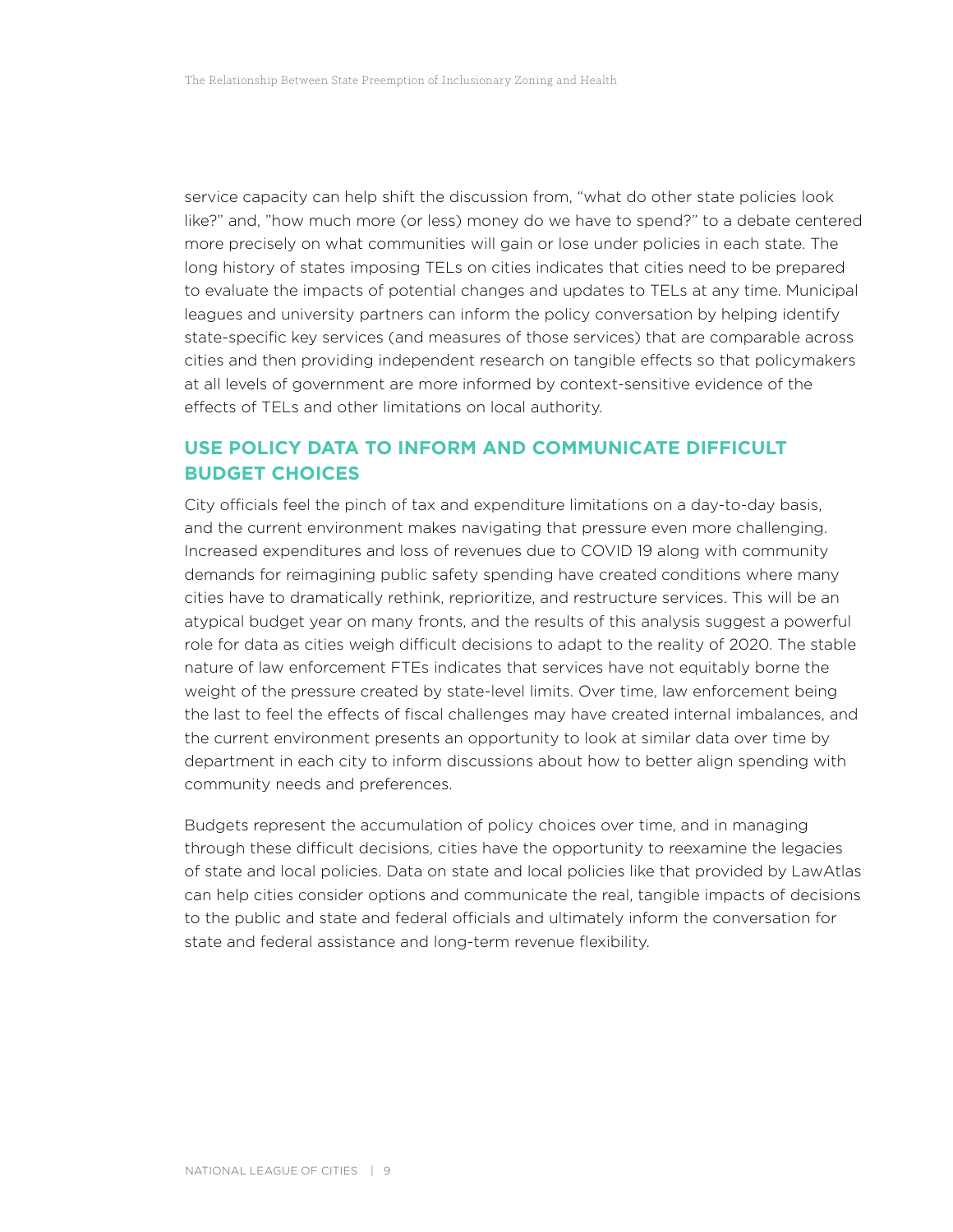## Conclusion

State preemption of local authority is not a recent phenomenon; it has shaped the fate of cities for decades, especially via tax and expenditure limitations. As illustrated in this research, which examines the relationship between TELs and local service capacity, the connection between these state decisions and local outcomes is difficult to measure. Building on results that show adding more restrictive limits had small but significant negative effects on city law enforcement staffing, cities and state leagues can identify measures of service capacity that are consistent and meaningful across cities to develop data-driven communication to state officials and residents. As cities face the crises of COVID-19, racism, and public safety, comparing the resiliency of law enforcement to other public services and identifying shared understanding of the impacts of revenue losses will be key to engaging residents and advocating at the state and federal levels. Results of this research suggest paths to do that in a consistent way, with an eye to both the historical impacts of TELs and the short- and long-term consequences of state preemptions of local authority.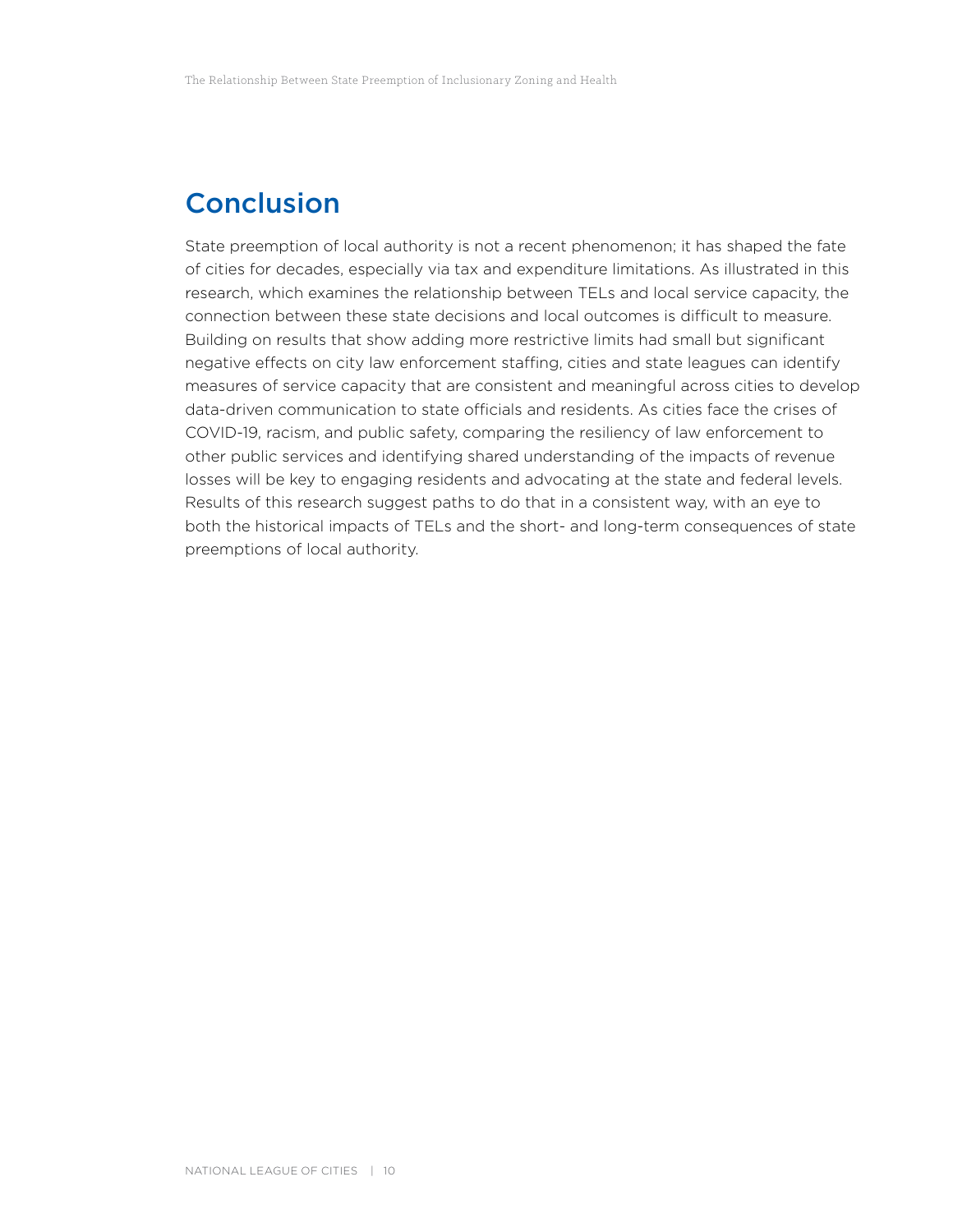## Endnotes

<sup>1</sup> Sparber, Sami. 2020. "Gov. Greg Abbott Says Harris County Can't Impose Fine over Face Mask Order." The Texas Tribune. April 27, 2020. [https://www.texastribune.org/2020/04/27/harris-face-masks-fine-texas-coronavirus/.](https://www.texastribune.org/2020/04/27/harris-face-masks-fine-texas-coronavirus/)

Bluestein, Greg. 2020. "In Reversal, Kemp's New Order to Let Some Cities Impose Mask Mandates." Ajc. August 14, 2020. /politics/politics-blog/kemps-new-order-to-allow-some-cities-to-impose-mask-mandates/ Z64MTLEXMVCEFEHESMUEG3BERI/.

- <sup>2</sup> Jankowski, Philip. 2020. "Austin's Police Funding Moves Have It on an Island in Red-State Texas." Austin American-Statesman. August 21, 2020. https://www.statesman.com/news/20200821/austinrsquos-police-funding-moves-have-it-on-island-in-redstate-texas.
- See Goodman, Hatch, and McDonald (2020) for a comprehensive history of preemption in the United States, including the Taxpayer Revolt and Tax and Expenditure Limitations.

Goodman, Christopher B, Megan E Hatch, and Bruce D McDonald III. 2020. "State Preemption of Local Laws: Origins and Modern Trends." Perspectives on Public Management and Governance, no. gvaa018 (October). [https://doi.org/10.1093/](https://doi.org/10.1093/ppmgov/gvaa018) [ppmgov/gvaa018.](https://doi.org/10.1093/ppmgov/gvaa018)

<sup>4</sup> Soss, Joe, and Vesla Weaver. 2017. "Police Are Our Government: Politics, Political Science, and the Policing of Race– Class Subjugated Communities." Annual Review of Political Science 20 (1): 565–91. [https://doi.org/10.1146/annurev](https://doi.org/10.1146/annurev-polisci-060415-093825)[polisci-060415-093825](https://doi.org/10.1146/annurev-polisci-060415-093825).

Anzia, Sarah F., and Terry M. Moe. 2015. "Public Sector Unions and the Costs of Government." The Journal of Politics 77 (1): 114–27. [https://doi.org/10.1086/678311.](https://doi.org/10.1086/678311)

Weaver, Vesla. 2012. "The Significance of Policy Failures in Political Development: The Law Enforcement Assistance Administration and the Growth of the Carceral State." In Living Legislation: Durability, Change, and the Politics of American Lawmaking, edited by Jeffrey A. Jenkins and Patashnik, Eric M. Chicago: University of Chicago Press.

- <sup>5</sup> Einstein, Katherine Levine, David Glick, and Maxwell Palmer. 2021. "2020 Menino Survey of Mayors: Policing and Protests." Boston University Initiative on Cities. [http://www.bu.edu/ioc/files/2021/01/2020-Menino-Survey-Policing-and-Protests-](http://www.bu.edu/ioc/files/2021/01/2020-Menino-Survey-Policing-and-Protests-Report.pdf)[Report.pdf.](http://www.bu.edu/ioc/files/2021/01/2020-Menino-Survey-Policing-and-Protests-Report.pdf)
- <sup>6</sup> Hawaii, and Vermont have no local tax and expenditure limits as categorized by Policy Surveillance Program (2019), and North Carolina's limit applies only to counties.
- <sup>7</sup> Sapotichne, Joshua, Erika Rosebrook, Eric Scorsone, Danielle Kaminski, Mary Doidge, and Traci Taylor. 2015. "Beyond State Takeovers: Reconsidering the Role of State Government in Local Financial Distress, with Important Lessons for Michigan and Its Embattled Cities." Michigan State University. http://msue.anr.msu.edu/resources/beyond\_state\_takeovers.
- 8 The Policy Surveillance Program. 2019. "State Preemption Laws." LawAtlas.Org. Philadelphia, PA: Temple University Beasley School of Law. https://lawatlas.org/datasets/preemption-project.
- The dataset only includes statutory provisions. Case law interpreting the statutes is not included.
- <sup>10</sup> Unless otherwise noted, statutes are coded as TELs/preemptions even if they contain override provisions.
- <sup>11</sup> Voter overrides are not considered full disclosure laws unless they require specific public disclosure.
- <sup>12</sup> For purposes of this research, each state's laws were accessed from the web application available at lawatlas.org, and the date of initial enactment was recorded to create a state-level panel dataset of TEL adoption over time.
- <sup>13</sup> See Amiel, Deller, and Stallmann (2009) and Maher et al. (2016) for alternate approaches

Amiel, Lindsay, Steven Deller, and Judith Stallmann. 2009. "The Construction of a Tax and Expenditure Limitation Index for the US." University of Wisconsin, Agricultural and Applied Economics. <https://ideas.repec.org/p/ecl/wisagr/536.html>.

Maher, Craig S., Steven C. Deller, Judith I. Stallmann, and Sungho Park. 2016. "The Impact of Tax and Expenditure Limits on Municipal Credit Ratings." The American Review of Public Administration 46 (5): 592–613.

Kousser, Thad, Matthew D. McCubbins, and Ellen Moule. 2008. "For Whom the TEL Tolls: Can State Tax and Expenditure